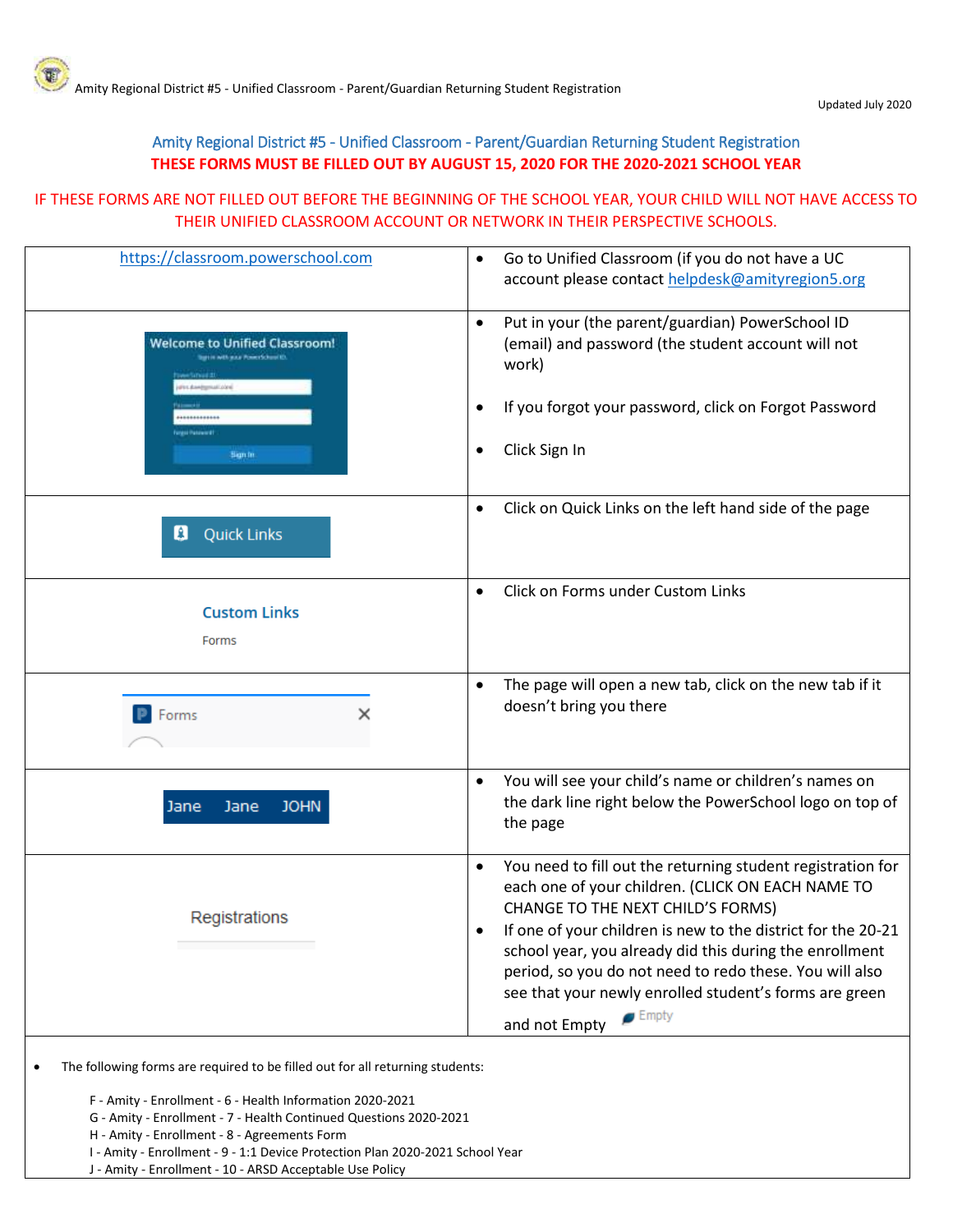

Amity Regional District #5 - Unified Classroom - Parent/Guardian Returning Student Registration

| F - Amity - Enrollment - 6 - Health Information 2020-2021<br>$\blacksquare$ Empty                                                                                              | Click on F - Amity - Enrollment - 6 - Health Information<br>$\bullet$<br>2020-2021                                                                                                                                                                                                                                  |
|--------------------------------------------------------------------------------------------------------------------------------------------------------------------------------|---------------------------------------------------------------------------------------------------------------------------------------------------------------------------------------------------------------------------------------------------------------------------------------------------------------------|
| Please choose the the school that JOHN attends or will be attending *<br><b>Bethany Middle School</b>                                                                          | Choose the school the child will be attending during the<br>$\bullet$<br>20-21 school year<br>Read all the documentation<br>$\bullet$                                                                                                                                                                               |
| <b>Family Doctor/Dentist</b><br>Doctor Name*<br>Dr. Doctor<br>Dentist Name <sup>*</sup><br>Dr. Dentist                                                                         | Check to make sure the doctor and dentist hasn't<br>$\bullet$<br>changed, if it has please fill out all of the correct<br>information                                                                                                                                                                               |
| Medication<br>Permission to advantate! Tylessitie school."<br>Porresa una<br>A.16<br>Does your child require any medication(s) (This includes EpPeris and Inharen)? "<br>$+18$ | Answer the rest of the questions on this page then click<br>$\bullet$<br>submit                                                                                                                                                                                                                                     |
| G - Amity - Enrollment - 7 - Health Continued Questions 2020-2021                                                                                                              | The next Health page will appear or you can click on it<br>$\bullet$<br>from the tabs on the top of the forms page                                                                                                                                                                                                  |
| Submit                                                                                                                                                                         | Fill out this page completely and click submit at the<br>$\bullet$<br>bottom right hand side of the page<br>Once you click submit it will bring you to the next form                                                                                                                                                |
| H - Amity - Enrollment - 8 - Agreements Form                                                                                                                                   | Read and fill out all the information on the agreements<br>$\bullet$<br>form then click submit at the bottom of the page<br>Once you click submit it will bring you to the next form<br>$\bullet$                                                                                                                   |
| I - Amity - Enrollment - 9 - 1:1 Device Protection Plan 2020-<br>2021 School Year                                                                                              | Please read the instructions on the top of this form<br>$\bullet$                                                                                                                                                                                                                                                   |
| Please select the correct enrollment grade<br>If you choose 12th please click next<br>7th-11th Grade                                                                           | Choose the appropriate grade level for your child.<br>$\bullet$<br>If you have a newly enrolled child into the ARSD #5 for<br>٠<br>the 20-21 school year, you already did this for them<br>during the original enrollment period.<br>You only have to do this for your returning student into<br>٠<br>the district. |
| Submit                                                                                                                                                                         | Read all the information and answer the questions to<br>$\bullet$<br>the 1:1 Device Protection Plan<br>Click Submit once you are done with this form<br>٠                                                                                                                                                           |

Updated July 2020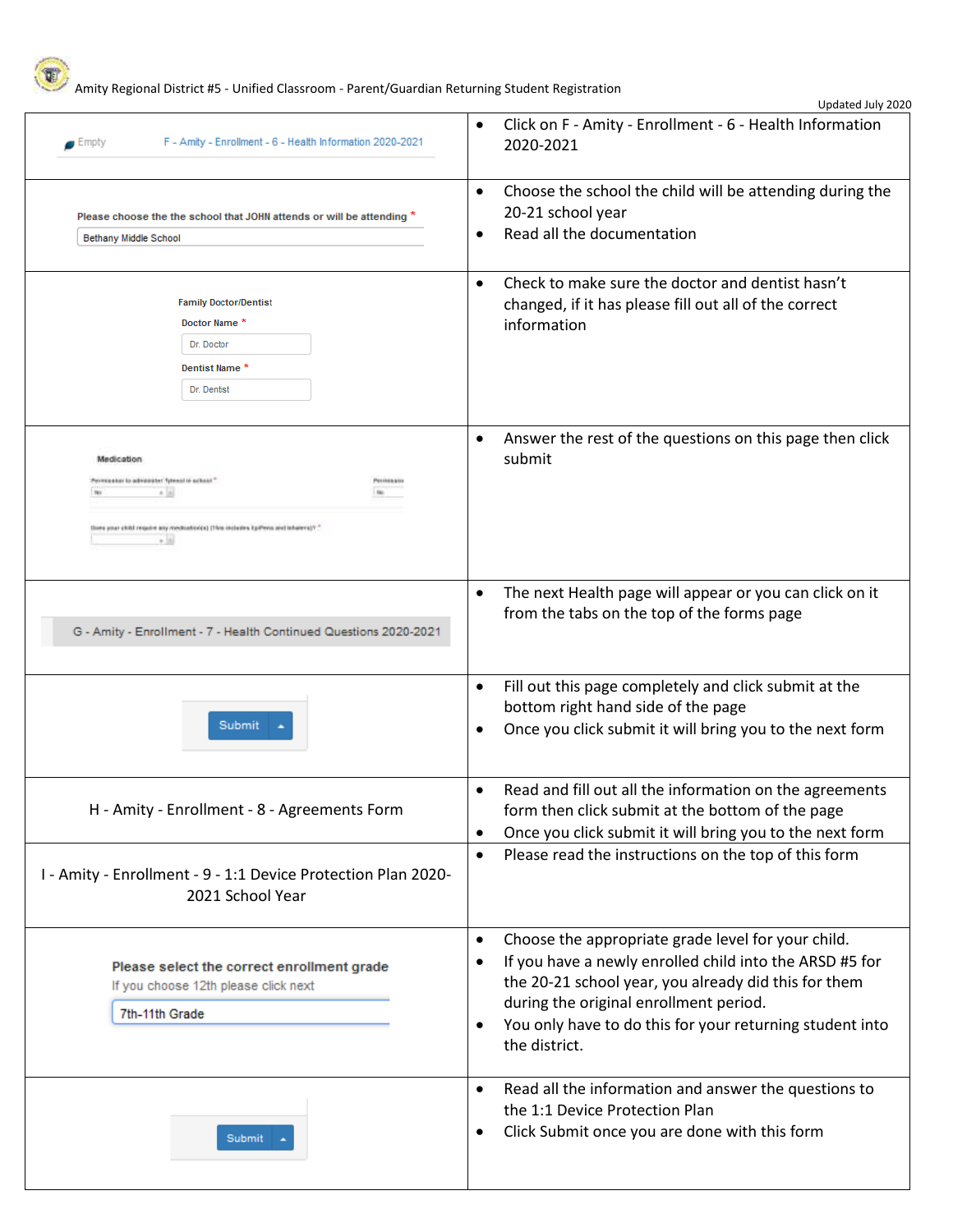|                                                          | Updated July 2020                                                                                                                                                                |
|----------------------------------------------------------|----------------------------------------------------------------------------------------------------------------------------------------------------------------------------------|
| J - Amity - Enrollment - 10 - ARSD Acceptable Use Policy | After you click submit it will bring you to the last form.<br>ARSD Acceptable Use Policy<br>Please fill out this information carefully, you can only<br>submit once on this page |

After you click submit please read the success message for important information

**Please follow these instructions to update your guardian/parent cell phone numbers, emails and any emergency contact information. This information will update immediately in PowerSchool Unified Classroom. It will also update in Swift K12, the messaging service that Amity Regional District #5 uses for General Information and Emergencies, by the next day.**

**These are not required and will be opened throughout the school year if any changes need to be done**

## **NOTE - You will not be able to update the SwiftReach SwiftK12 until after the first day of school.**

| <b>Form Name</b><br>Amity - Student Contact Updates Form                                           | Click on the Amity - Student Contact Updates Form<br>$\bullet$                                                                                                                                                                      |
|----------------------------------------------------------------------------------------------------|-------------------------------------------------------------------------------------------------------------------------------------------------------------------------------------------------------------------------------------|
| <b>Striking for Karaly</b><br>Submit & Jump to<br>Familiaing<br>Analy Condess Contact Updates Toms | Make the appropriate changes on the form and click<br>$\bullet$<br>submit on the bottom right, you can do this for another<br>child if you click Submit for Family or Submit & Jump to<br>(your other children's names will appear) |
| <b>Alerting</b><br>SwiftReach SwiftK12                                                             | Click on SwiftReach Swift K12 under Alerting<br>$\bullet$                                                                                                                                                                           |
| <b>☆ Alert Preferences</b>                                                                         | Click on Alert Preferences from the top right hand side of<br>$\bullet$<br>the page                                                                                                                                                 |
| ■ Alert Preferences                                                                                | Choose Alert Preferences next to each of the guardian or<br>$\bullet$<br>emergency contact                                                                                                                                          |
|                                                                                                    | Choose which Categories you want each of the contacts<br>$\bullet$<br>to receive                                                                                                                                                    |
|                                                                                                    | VERY IMPORTANT - DO NOT DELETE OR EDIT THE PHONE<br>NUMBER OR EMAIL OF ANY CONTACT HERE. PLEASE DO<br>THAT WITH THE ABOVE INSTRUCTIONS BY USING THE FORM<br>TO CHANGE THIS INFORMATION.                                             |